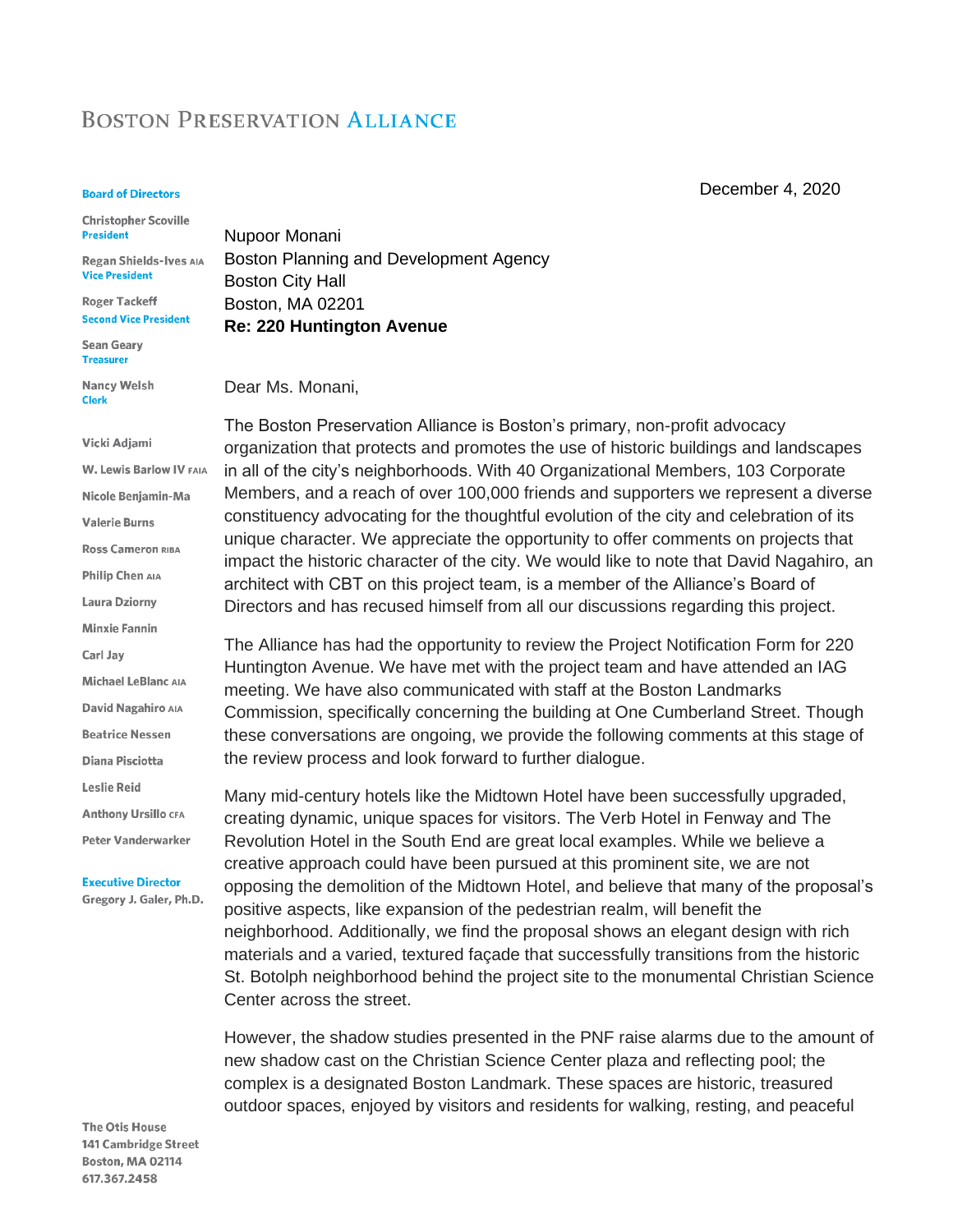reflection. They are of national, if not international, design quality and reputation. Adding shadow to these spaces in Boston's colder months is not ideal and we urge the project team to pursue alterations to the design that might reduce shadows on the plaza. Recent modifications to the plaza have undergone meticulous and lengthy review by the Boston Landmarks Commission, and we urge the proponent be required to review these shadow impacts with the Commission.

The Alliance is particularly concerned about the loss of the building at One Cumberland. Though not technically within the boundaries of the St. Botolph district, a condition that is being reexamined by the Boston Landmarks Commission, the building has the same historic qualities as those within the district and is valuable to the character and quality of the neighborhood. Buildings such as this are not replaceable in material, design, and character, and the loss of any building of this type should be discouraged. That being said, we recognize that retention of the building does impact a variety of aspects of the larger proposal including access to the belowground parking. However, the design alternatives presented to us that keep One Cumberland did not earnestly embrace strategies to allow the historic building to exist comfortably with the new, adjacent construction. The new building sat too close and crowded the historic, detrimentally affecting both buildings. We encourage the proponent to more earnestly explore strategies of co-existence - the new project designed sensitively around it, with enough space to give the building autonomy on the streetscape. We are confident that this expert team can find solutions that celebrate the historic building on the site while bringing a dynamic, successful new building to Huntington Avenue. Certainly they can develop far better solutions than those presented to us.

Alternatively, as we suggested at our meeting with the proponent, this may be a situation in which relocation of the historic building to a "missing tooth" lot in the area is a successful solution. One Cumberland has lost much of its context, so relocation may benefit it, would benefit the neighborhood if a gap is filled, and will demonstrate the value (both historic and embodied carbon impact) of saving and relocating existing buildings. Moving buildings was once common and continues to be an effective strategy in other cities. In this time of heightened environmental awareness, the dramatic occasion of such a move would present a positive and impactful message from the City about its concerns for the environment.

We look forward to further dialogue and exploration of options at this special site.

Thank you,

 $AL$ 

Greg Galer Executive Director